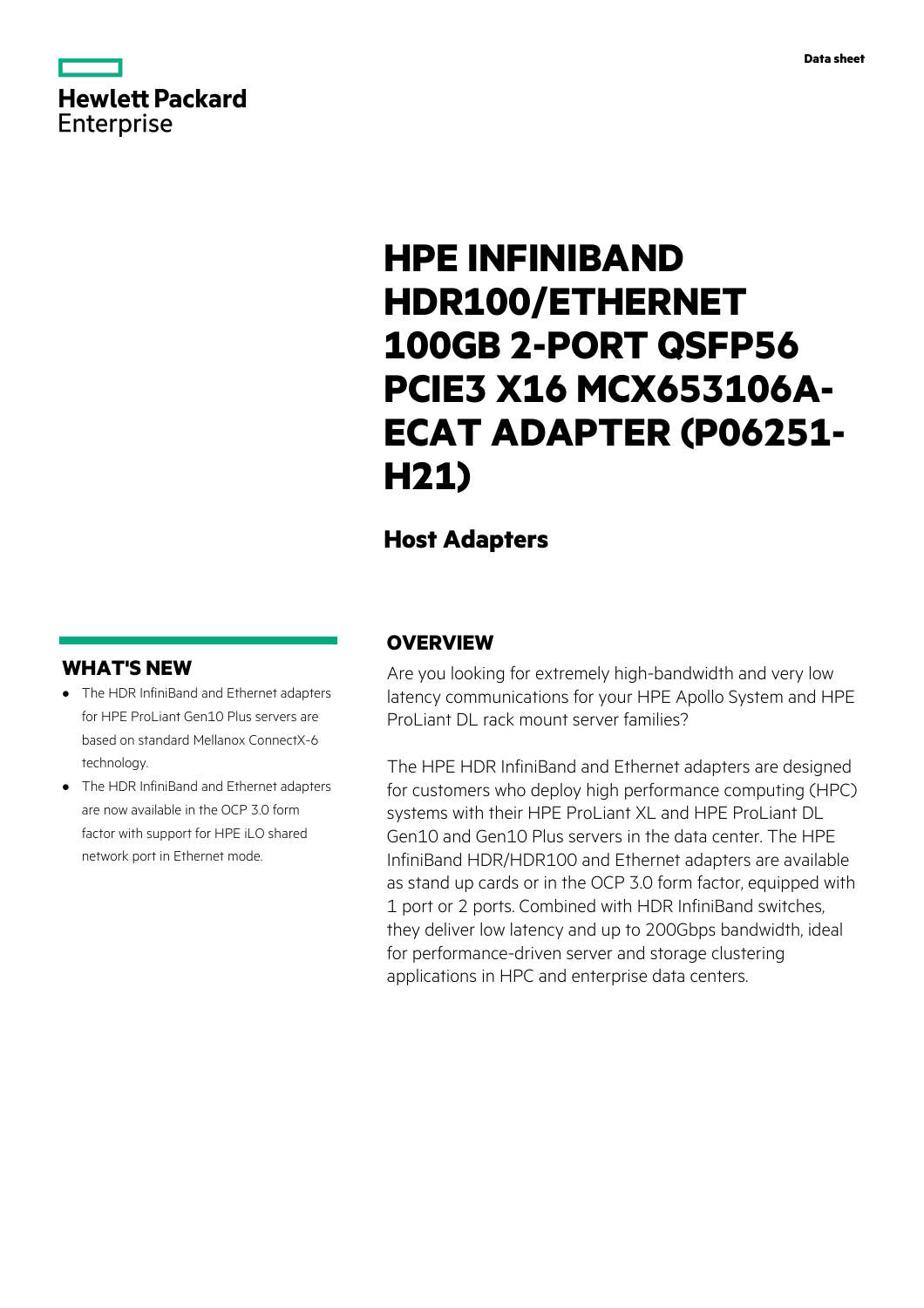### **FEATURES**

#### **Low-Latency, High-Bandwidth InfiniBand Connectivity**

HPE HDR InfiniBand adapters deliver up to 200Gbps bandwidth and a submicrosecond latency for demanding HPC workloads.

The HPE InfiniBand HDR100 adapters, combined with HDR switches and HDR cables, are aimed at simplified infrastructure by reducing the number of required switches for a given 100Gbps InfiniBand fabric.

HPE HDR InfiniBand adapters are supported on the HPE Apollo XL and HPE ProLiant DL Gen10 and Gen10 Plus servers.

#### **Offloading Mechanisms**

HPE HDR InfiniBand adapters include multiple offload engines that speed up communications by delivering a low CPU overhead for increasing throughput.

HPE HDR InfiniBand adapters support MPI tag matching and rendezvous offloads, along with adaptive routing on reliable transport.

# **Technical specifications HPE InfiniBand HDR100/Ethernet 100Gb 2-port QSFP56 PCIe3 x16 MCX653106A-ECAT Adapter**

| <b>Product Number</b>              | P06251-H21                      |
|------------------------------------|---------------------------------|
| Data rate                          | Up to 100 Gb                    |
| <b>Bus type</b>                    | PCIe 3.0 x16                    |
| <b>Form factor</b>                 | Standup LP                      |
| Server type supported              | HPE Apollo Gen10 Systems        |
| <b>Product Dimensions (metric)</b> | 60.96 x 35.56 x 25.4 cm         |
| Weight                             | 0.23 kg                         |
| Warranty                           | 3-year warranty, parts exchange |
| <b>Connector type</b>              | QSFP56                          |
| <b>Supported Cables</b>            | DAC and AOC                     |